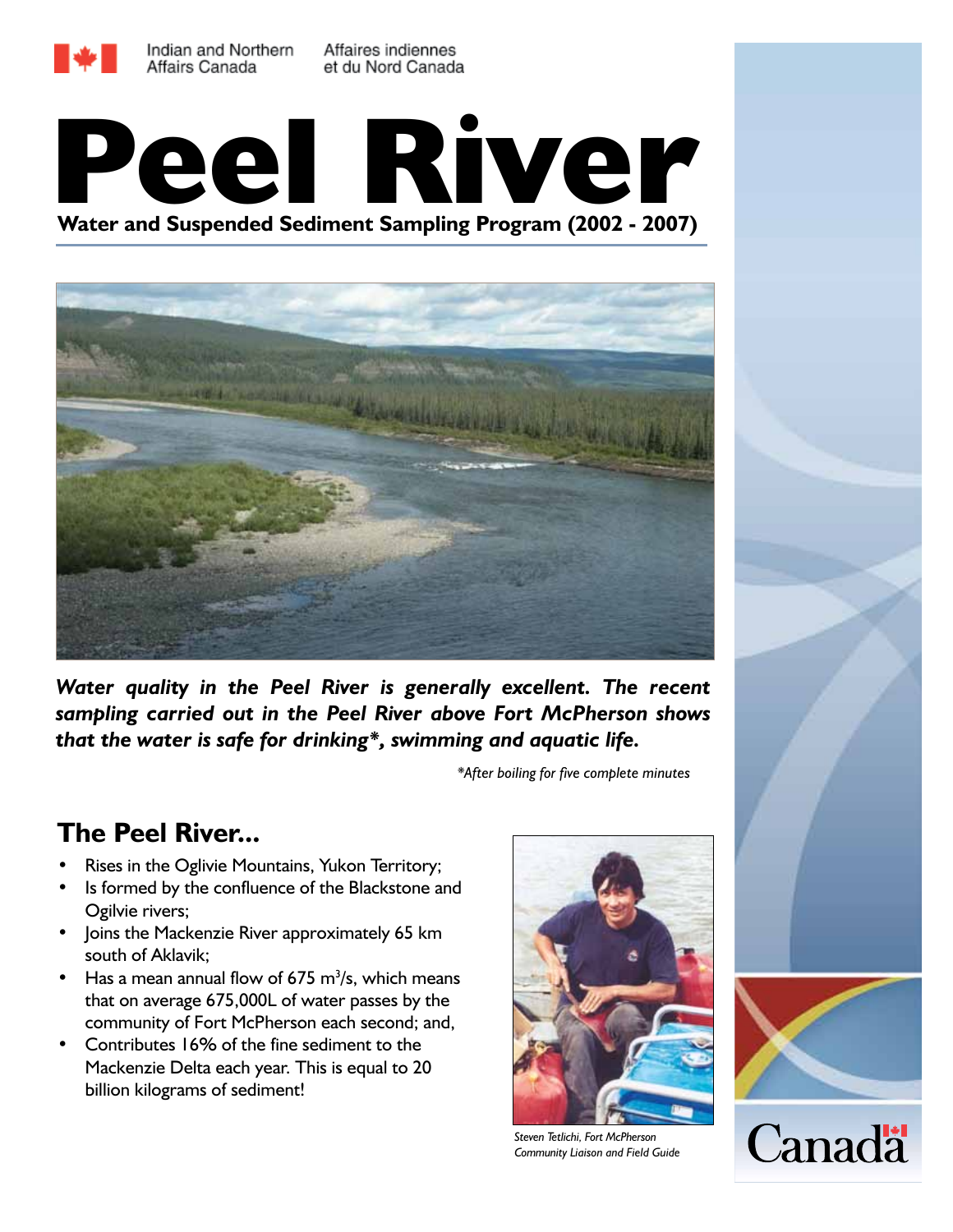

# **Why were samples collected?**

Samples were collected from the Peel River to:

- Learn more about water and suspended sediment in the river;
- • Contribute to the existing knowledge about water quality in order to track changes over time;
- • Address community concerns about contaminants in water and suspended sediment; and
- Support the development of water quality objectives for the Yukon-Northwest Territories Bilateral Waters Agreement.

*Suspended sediment is the soil (sand, silt, clay, organic debris) that floats in water.*

## **Where and when were samples collected?**

The Peel River water and suspended sediment samples were collected upstream of Fort McPherson between 8 Mile and the big island. This sampling site has been operated by Environment Canada as part of their water quality network since 1969.





The samples for this study were collected by Indian and Northern Affairs Canada (INAC) staff with help from Steven Tetlichi during the open water season from 2002-2007.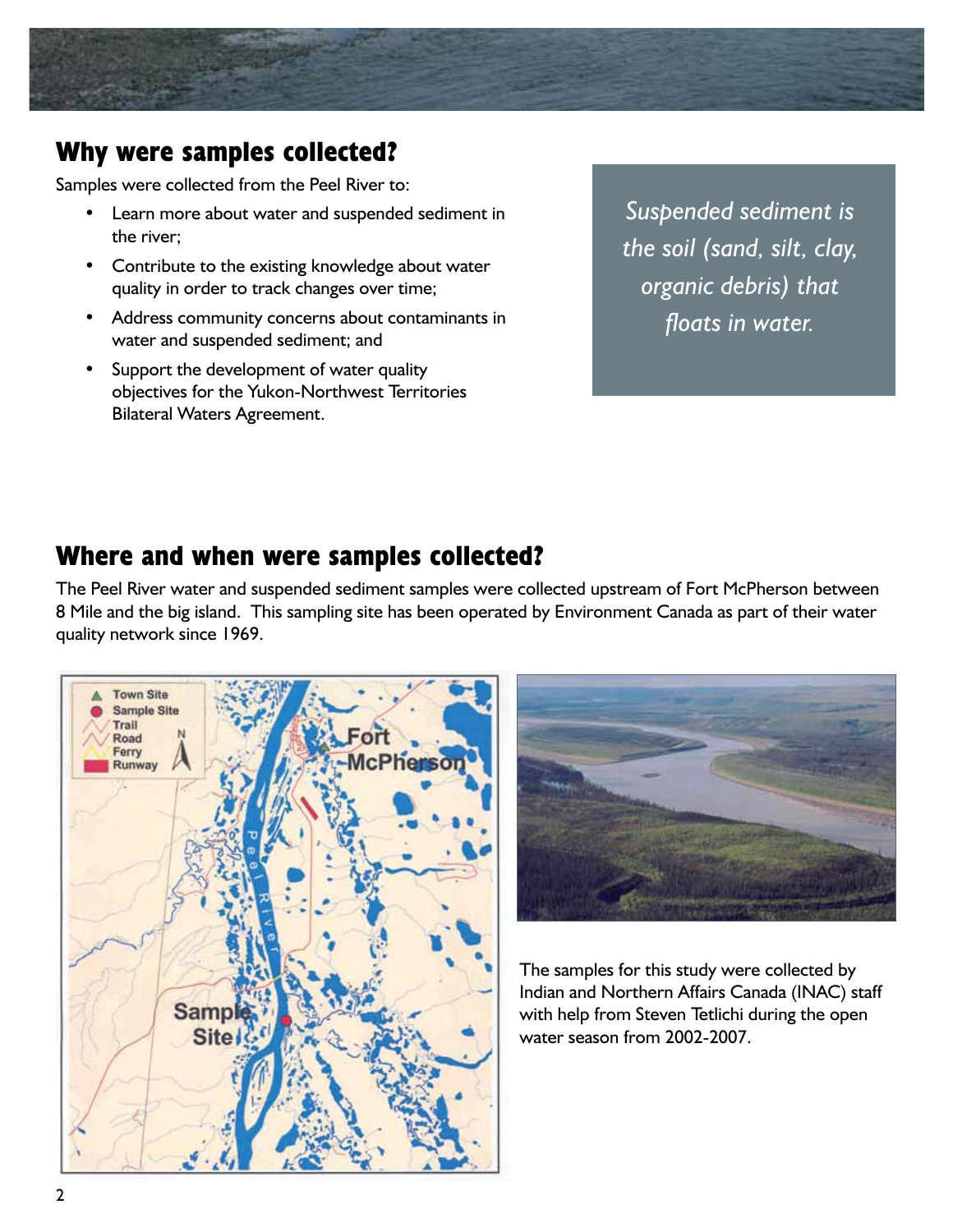### **What were we looking for?**

Water and suspended sediment samples were tested for:

**Basic Tests:** pH, total dissolved and suspended solids (TDS, TSS), turbidity, conductivity, hardness, alkalinity, nutrients (phosphorous, nitrogen), major ions (calcium, magnesium, sodium, potassium)

**Metals:** aluminum, arsenic, barium, beryllium, cadmium, chromium, copper, lead, mercury, nickel, thallium, tin, uranium and zinc

**Polynuclear Aromatic Hydrocarbons:** a group of organic compounds that contain two or more benzene rings - Some of these include acenaphthene, flourene phenanthrene, pyrene, and benzo(a)pyrene

**Organochlorines:** compounds that contain chlorine made by humans, including pesticides (i.e., DDT, lindane) and PCBs

#### *What are Organochlorines?*

*Organochlorines include pesticides for insect control, herbicides for crop protection and PCBs for past use in electrical equipment. Organochlorines last a long time in nature. They can be toxic and can cause harm to living things. Most organochlorines in the North arrive from other parts of the world and Canada.* 

#### *What are metals?*

*Sources of metals can be natural (soil and bedrock erosion) or humanmade. Small quantities of metals are important for all living things; when found, it does not mean that the water quality is bad.*

### *What are Hydrocarbons?*

*Hydrocarbons are present in low concentrations virtually everywhere. Forest fires, volcanic eruptions, decaying organic matter and natural oil seeps are all natures' sources of hydrocarbons. Human sources include woodstoves, automobile exhaust, cigarette smoke, aluminum smelting, wood preservatives, asphalt production and waste incineration. Hydrocarbons are also used to make pesticides. These compounds enter water attached to dust, snow or rain or on particles washed from the soil by runoff.*

### **How do pesticides (DDT) and contaminants such as PCBs get into our northern environment?**

Organochlorines and PCBs can travel through the air or water currents for thousands of kilometres. On warm days, the compounds can slowly evaporate into the air and travel for long distances until they reach cold arctic regions. Most organochlorines and PCBs that are present in the Northwest Territories come from sources in other countries and southern Canada.

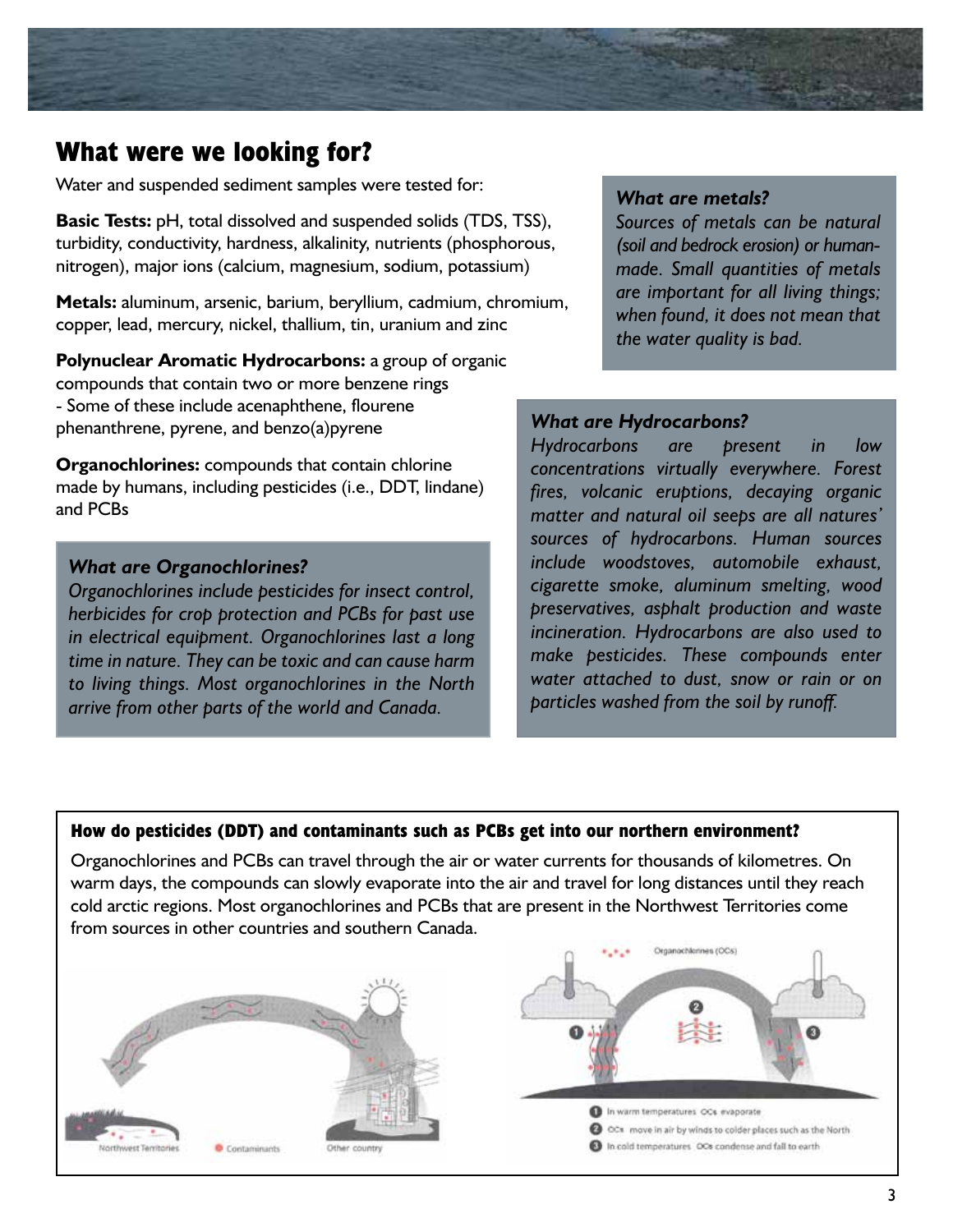

## **What was collected?**

**Water (surface and sediment-free samples)**



*Shannon Blake of Fort McPherson collecting surface water.*



*The centrifuge is a large sampler that separates the river water from the suspended sediment. This is important because the water and suspended sediments of the Peel River can have very different chemistry. We want to look at both separately.*



*The suspended sediment is collected in the centrifuge bowl, transferred into sampling jars and sent to the laboratory for analysis.*



*Why collect suspended sediment? Metals and organic compounds tend to quickly leave the water – chemically most prefer to be attached to suspended sediments. In the water environment, we want to look for these compounds where they would most likely be found.*

### **Suspended Sediment (soil floating in the water)**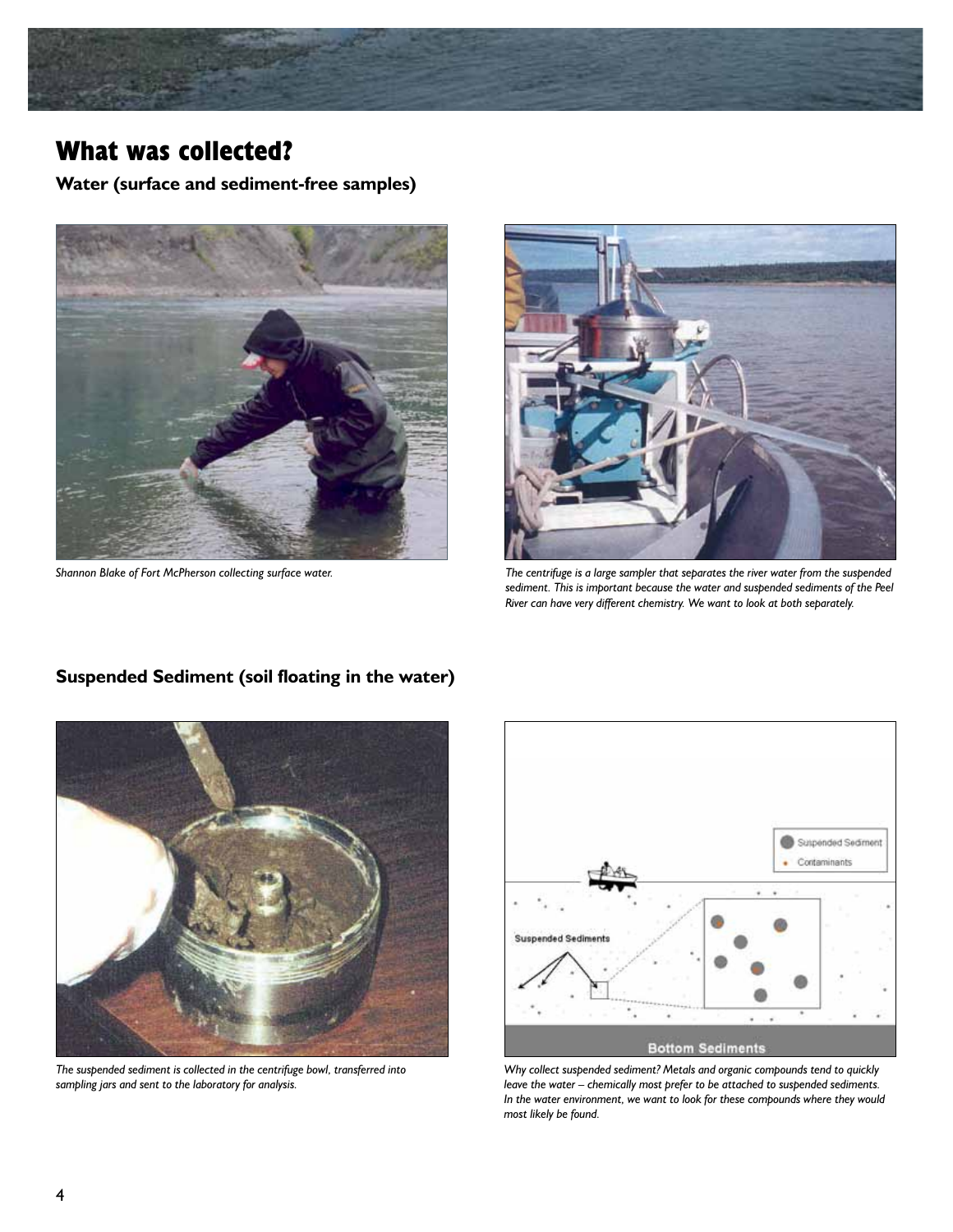

### **What affects water quality?**

Natural water quality varies from place to place, with the seasons, with climate, and with the types of soils and rocks through which water moves. When water from rain or snow moves over the land and through the ground, the water will dissolve minerals in rocks and soil, moves through organic material such as roots and leaves, and

react with algae, bacteria, and other microscopic organisms. Water also carries plant debris, sand, silt, and clay to rivers and streams making the water appear muddy or cloudy. In the winter, under ice, or when water evaporates from the river during the summer, dissolved substances are more concentrated in the water that remains. Each of these natural processes changes the water quality and potentially the water use.

The most common dissolved substances in water are minerals or salts. Dissolved substances include common constituents such as calcium, sodium, bicarbonate, and

*Dissolved substances in water include minerals, salts, metals and small amounts of organic material that are not visible. Dissolved subtances can sometimes affect the taste, smell, or clarity of water.*

chloride; and plant nutrients such as nitrogen and phosphorus. In general, these common substances are not considered harmful to human health or aquatic life.

### **What were the results in the Peel?**

All waterbodies have unique water quality characteristics and the Peel River is no exception. The Peel River has a pH of 7.8 which is typical of fresh waters. The river has a lot of minerals in it and is considered 'hard'. High levels of dissolved substances such as calcium and magnesium are what makes water hard. The limestone (calcium carbonate) rocks found in certain parts of the basin contribute to the hard water. Hard or mineralized water means you might need more soap to make bubbles and you might have scaling or build up in your tea pot. Levels of suspended sediments in the Peel River are also relatively high. The river cuts through the Peel Plateau, an area underlain with sedimentary rocks which are easily erodedinto tiny bits that get carried by the river. Suspended sediments make the Peel River murky or cloudy at certain times of the year, especially during the spring melt when water levels are high and sediment load is at a peak.

*Overall, the results from the Peel River sampling program indicate that the water quality in the Peel River above Fort McPherson is very good. This means the water is safe to drink and to swim in. However, no matter how pristine a water body, it is always recommended that water be boiled for five minutes prior to drinking in order to kill any waterborne microorganisms (Giardia and Cryptosporidium). Concerns about metals or other substances in Peel River surface water can be addressed by filtering the water or letting it settle before use.*



*The confluence of the Peel and Snake rivers. Note the huge contributions of suspended sediment from the Snake into the Peel.*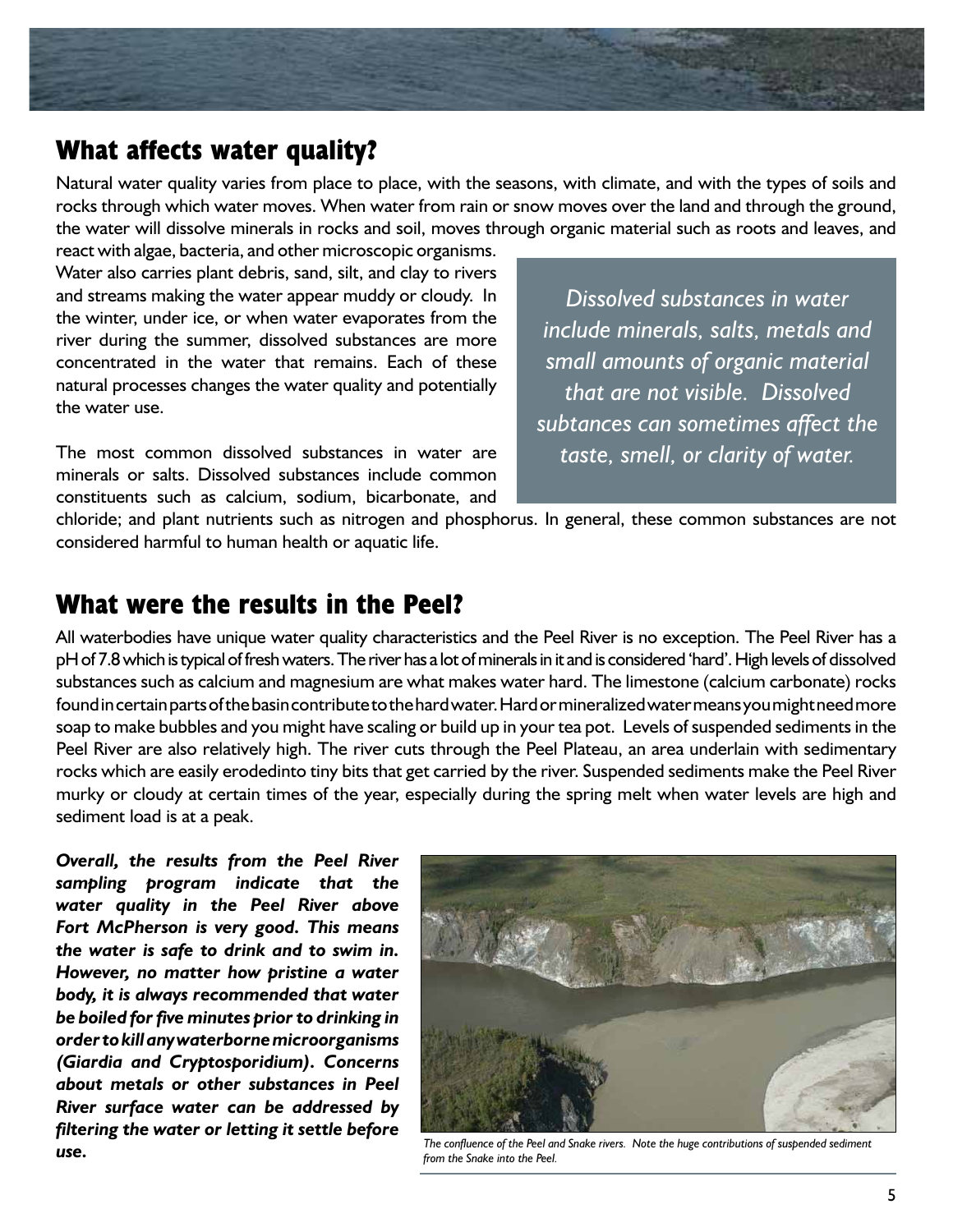

### **Water Quality**

The water was tested for metals, organochlorines and hydrocarbons. Two sets of national guidelines have been developed for assessing water quality:

- 1. Drinking Water Quality Guidelines (Health Canada), and
- 2. Guidelines for the Protection of Freshwater Aquatic Life (Environment Canada).

The guidelines are recommended limits for substances in water that is estimated to be safe. The guidelines are intended to protect human health or the environment.

| <b>Metals</b><br>(aluminum,<br>arsenic, cadmium,<br>chromium, copper,<br>iron, lead, mercury,<br>nickel, selenium,<br>uranium, zinc) | The water was tested for both total and dissolved concentrations of metals. Total<br>metals include metals dissolved in water (like sugar) and metals attached to suspended<br>sediments. Dissolved metals include only the metals that are dissolved in water.<br>Most metals were within the historical range of water quality at Peel River above Fort<br>McPherson (1969-2000).<br>The Drinking Water Quality Guidelines are meant to be applied to treated tap water<br>- not source water such as the Peel River. However since "Can I drink the water?"<br>is a common and important question, the guidelines were used to assess the surface<br>water of the Peel River. As expected, due to the high sediment load of the Peel River,<br>total metals did not always meet the guidelines. However, when the samples were<br>filtered and the water was tested again, Health Canada's guidelines were always met.<br>Surface water was also assessed by comparing the metal results to the Guidelines for<br>the Protection of Fresh Water Aquatic Life. These guidelines are used to assess the<br>health of habitats used by fish and other aquatic life but cannot determine whether<br>the fish are of good quality (safe to eat). Some metals did not meet these guidelines,<br>yet it is unlikely that the levels of metals in the Peel River represent a hazard to<br>aquatic life. This is because most metals are attached to suspended sediment which<br>makes the availability for uptake by fish and other aquatic life very low. |
|--------------------------------------------------------------------------------------------------------------------------------------|-------------------------------------------------------------------------------------------------------------------------------------------------------------------------------------------------------------------------------------------------------------------------------------------------------------------------------------------------------------------------------------------------------------------------------------------------------------------------------------------------------------------------------------------------------------------------------------------------------------------------------------------------------------------------------------------------------------------------------------------------------------------------------------------------------------------------------------------------------------------------------------------------------------------------------------------------------------------------------------------------------------------------------------------------------------------------------------------------------------------------------------------------------------------------------------------------------------------------------------------------------------------------------------------------------------------------------------------------------------------------------------------------------------------------------------------------------------------------------------------------------------------------------------------------------|
| <b>Organochlorines</b><br>(DDT, PCBs)                                                                                                | The water was tested for 19 different organochlorine compounds. These included<br>pesticides like DDT (Dichloro-Diphenyl-Trichloroethane) and lindane. None were<br>found.<br>The water was tested for total PCBs (polychlorinated biphenyls). None were found.                                                                                                                                                                                                                                                                                                                                                                                                                                                                                                                                                                                                                                                                                                                                                                                                                                                                                                                                                                                                                                                                                                                                                                                                                                                                                       |
| <b>Hydrocarbons</b>                                                                                                                  | The water was tested for 17 different hydrocarbons. On occasion, very small<br>amounts (parts per billion) of hydrocarbons were found.<br>Given the kinds of hydrocarbons found and the fact<br>In water, a ug/L is one<br>that areas within the watershed are known for their oil<br>part per billion (ppb). A<br>and gas resources, it is likely that the hydrocarbons are<br>ppb in water is like one<br>from natural sources. Guidelines for the Protection of<br>drop in all the water<br>Freshwater Aquatic Life and the Drinking Water Quality<br>of five water trucks.<br>Guidelines (where guidelines exist) were always met.                                                                                                                                                                                                                                                                                                                                                                                                                                                                                                                                                                                                                                                                                                                                                                                                                                                                                                                |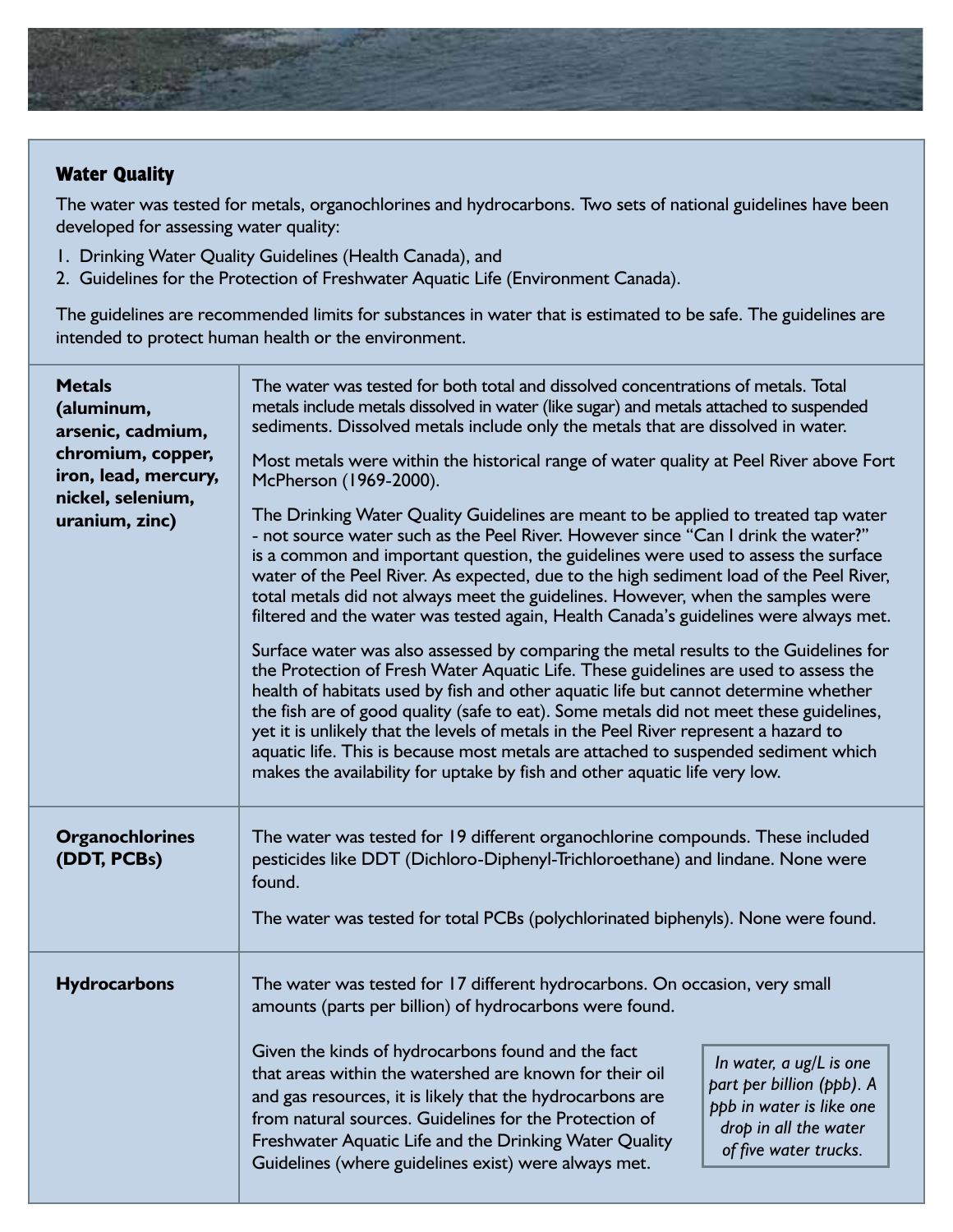

### **Suspended Sediment Quality**

The suspended sediment was tested for metals, organochlorines and hydrocarbons.

Environment Canada has developed two levels for measuring these compounds in bottom sediments and assessing their affect on aquatic life: a lower limit and an upper limit. Levels above the lower limit have the potential to affect aquatic biota. However, levels above the upper limit are more likely to affect aquatic biota. Levels above the upper limit might be reason for further testing. It is important to mention that these guidelines are national in scope and do not consider site-specific conditions such as underlying geology. Further, they are intended for bottom sediments, not suspended sediments. To date, guidelines for suspended sediments have not been developed.

| <b>Metals</b><br>(aluminum,<br>arsenic, cadmium,<br>chromium, copper,<br>iron, lead, nickel,<br>uranium, zinc) | Some metals (arsenic, zinc and on occasion, cadmium) were above the lower limit.<br>Because metals in the Peel River are mostly attached to suspended sediment, the<br>metals are less available to aquatic organisms and therefore very unlikely to cause any<br>adverse affects. Concentrations of these metals were always below the upper limit.<br>With no active mines or industrial developments in the Peel watershed, the sources<br>of the metals appear to be natural and are related to underlying geology.                                                                                                                                                                                                                                                                                                                                                                                                                                                                                                                                                                                                                                                                                                                                                                          |
|----------------------------------------------------------------------------------------------------------------|--------------------------------------------------------------------------------------------------------------------------------------------------------------------------------------------------------------------------------------------------------------------------------------------------------------------------------------------------------------------------------------------------------------------------------------------------------------------------------------------------------------------------------------------------------------------------------------------------------------------------------------------------------------------------------------------------------------------------------------------------------------------------------------------------------------------------------------------------------------------------------------------------------------------------------------------------------------------------------------------------------------------------------------------------------------------------------------------------------------------------------------------------------------------------------------------------------------------------------------------------------------------------------------------------|
| <b>Organochlorines</b><br>(DDT, PCBs)                                                                          | The suspended sediments were tested for 19 different<br>In suspended sediment,<br>organochlorine compounds. These compounds<br>ng/g is one billionth of a gram<br>include pesticides like DDT, lindane and herbicides<br>(ppb). To understand this<br>such as 2,4-D (dichlorophenoxy acetic acid). 2,4-D<br>level: set out to walk one<br>was the only compound found on one occasion in 2004.<br>billion feet, you will walk<br>2,4-D is a herbicide commonly used to control weeds<br>around the world 7.5 times.<br>on lawns. Today, it is the third-most widely used herbi-<br>Now take one step forward -<br>cide in North America. Considering this herbicide is<br>that is one ppb.<br>not used in the region, lab contamination or atmospheric<br>transport is the most probable source for 2,4-D.<br>The suspended sediments were tested for over 200 different types of PCBs<br>(polychlorinated biphenyls). Total PCB levels were extremely low (85X less than the<br>recommended limit). Based on the laboratory report and the kinds of PCBs found,<br>atmospheric transport is the most likely source.<br>PCBs are found all over the world. The levels of PCBs in the suspended sediments of<br>the Peel River ranged from 0.07-0.4 ppb. The recommended lower limit is 34.1 ppb. |
| <b>Hydrocarbons</b>                                                                                            | The suspended sediments were tested for 17 different kinds of hydrocarbons. Among<br>the compounds for which guidelines exist, 10 hydrocarbons were above the lower<br>limit. All levels of hydrocarbons remained far below upper limit.<br>Given that parts of the watershed are rich in oil and gas resources, the compounds<br>found are likely associated with upstream natural oil seeps. Local forest fires and/or<br>atmospheric transport may also be contributing to the levels found in the river. Levels<br>are similar with the types and concentrations of hydrocarbons found in the Slave, Liard<br>and Mackenzie River suspended sediments.                                                                                                                                                                                                                                                                                                                                                                                                                                                                                                                                                                                                                                       |